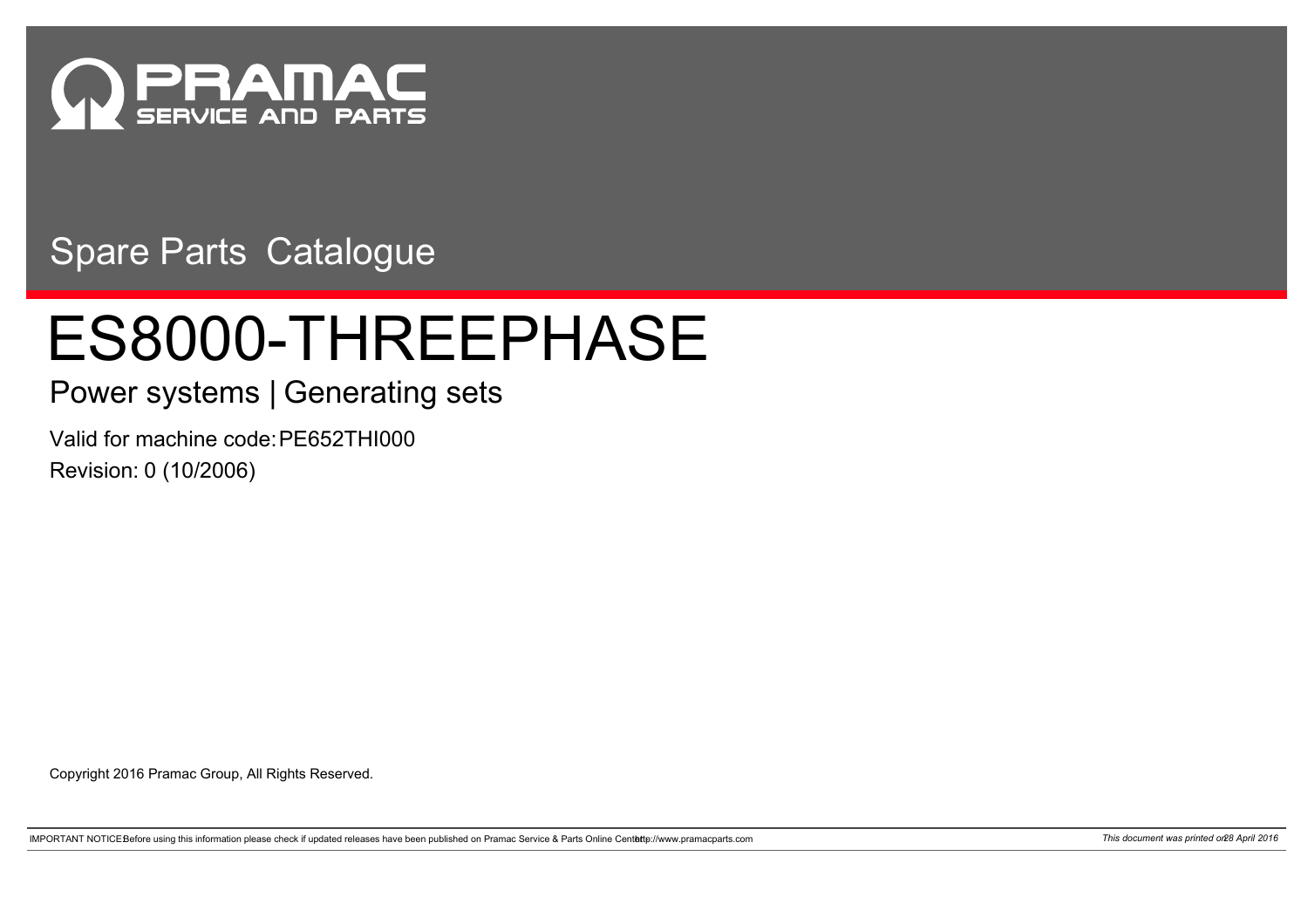





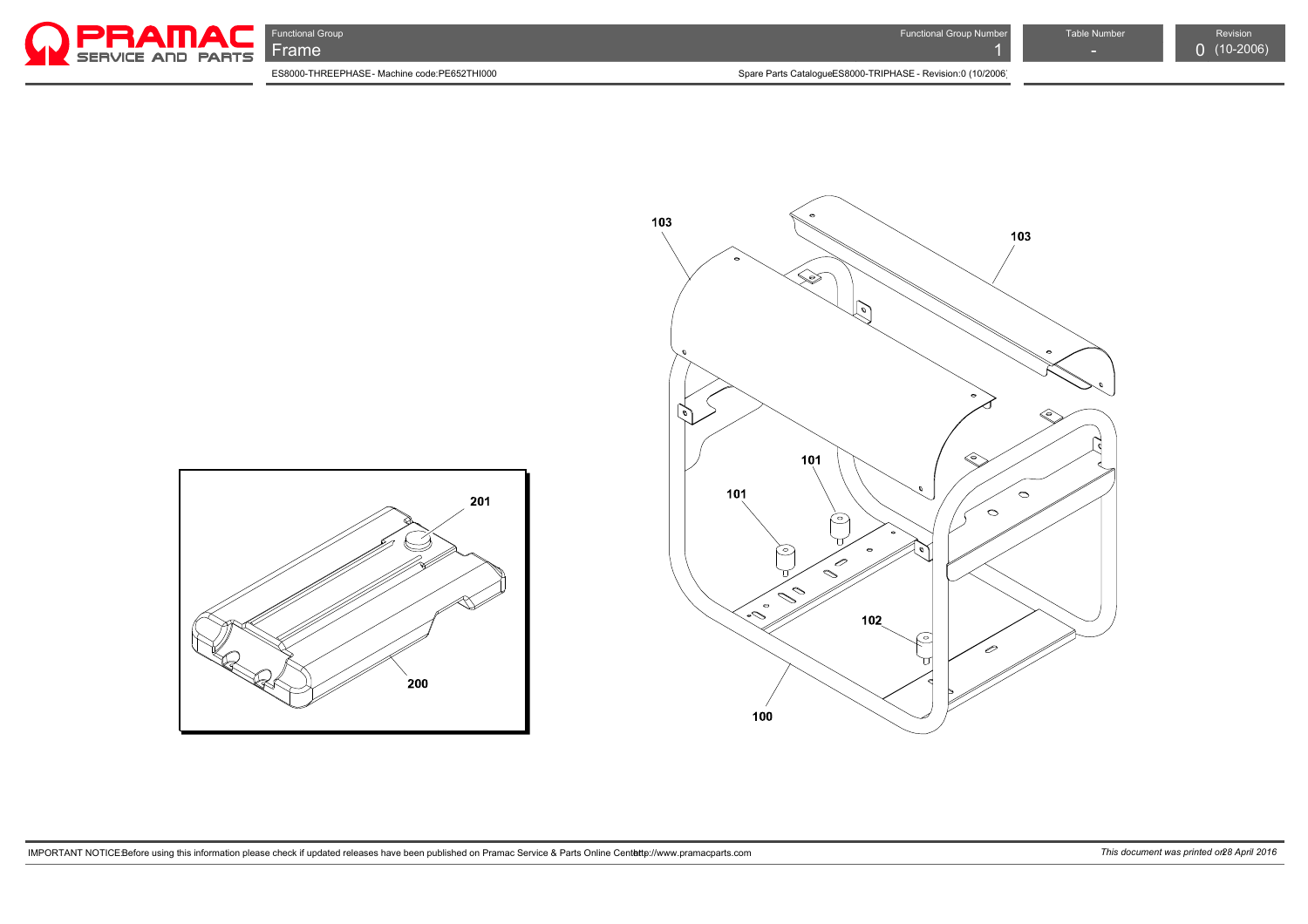

**Functional Group Functional Group Act of the Critical Group Number Table Number Table Number Revision** 

| Position |                  | Part Number        | Description                                   | Notes                                            |
|----------|------------------|--------------------|-----------------------------------------------|--------------------------------------------------|
| 100      |                  | VA40020016-9005B   | Complete Frame Painted Es 5-7-8000            | Valid for products manufactured from 05/06/2012  |
|          | <b>A</b>         | VA40020003-9005O   | Complete Frame Es 5/7/8000 *hhpi Painted      | Valid for products manufactured until 05/06/2012 |
| 101      |                  | G052112            | Cylindric Silent-block Mf-30x30-m8x15-m8-60   |                                                  |
| 102      |                  | G052116            | Cylindric Silent-block Mf-40x45-m10x25-m10-45 | $\overline{\phantom{a}}$                         |
| 103      |                  | VA40020702-PRAMACB | Side Cover Es 5-7-8000 Painted                |                                                  |
| 200      |                  | G51398             | Fuel Tank 11 Liters                           |                                                  |
| 201      | $\blacktriangle$ | G080201            | Obsolete Use G080215                          |                                                  |
|          | A                | G080215            | Fuel Cap Without Key - Vent Holes On Top      |                                                  |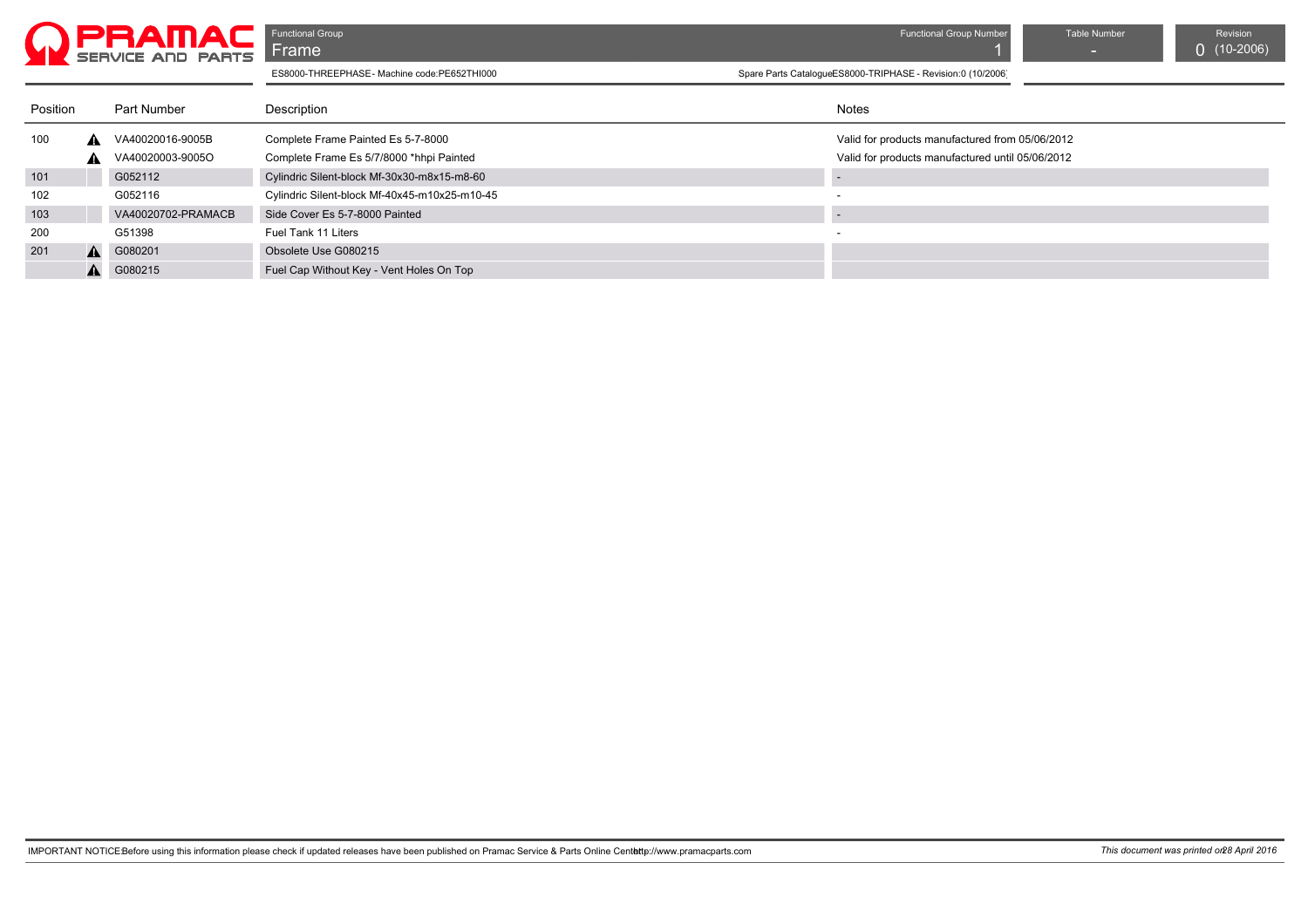

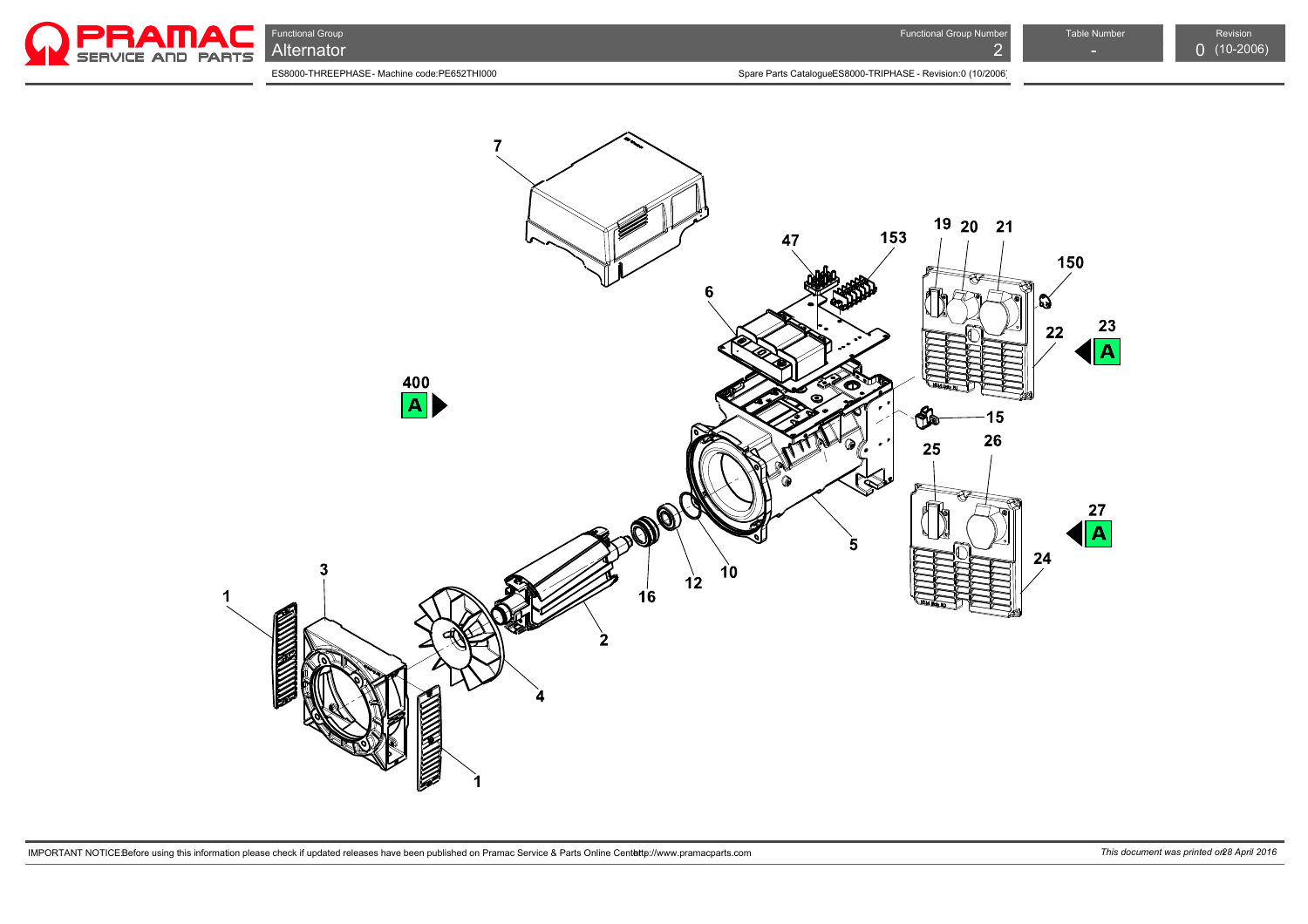

Functional Group Functional Group Number Table Number Revision

| Position        |    | Part Number    | Description                                                                                                  | Notes                                            |
|-----------------|----|----------------|--------------------------------------------------------------------------------------------------------------|--------------------------------------------------|
|                 |    | PAN1GGA10010   | Rete Di Protezione                                                                                           |                                                  |
| $\mathbf{3}$    |    | PAN3SLA10012   | Scudo Anteriore J609                                                                                         |                                                  |
| 4               |    | PAN1VGA10003   | Fan                                                                                                          |                                                  |
| $6\phantom{.}6$ |    | PAN5CA12033    | Compound Completo Ait                                                                                        |                                                  |
|                 |    | PAN3CT12H0912  | Cuffia Sup+disgiuntore                                                                                       |                                                  |
| 10              |    | G53518         | Gasket Or 2187 D=1,78 De=47,35                                                                               |                                                  |
| 12              |    | G010409        | Bearing 6204 2rs (20-47-14)                                                                                  |                                                  |
| 15              |    | G70181         | Brushes Set Eg3-a L=300                                                                                      |                                                  |
| 16              |    | G70180         | Slip Ring Alt. Eg 3-a                                                                                        |                                                  |
| 19              |    | G071131        | Socket Subassembly, Power Supply                                                                             |                                                  |
| 20              |    | PAN7ME0026     | Socket 2p+t 240 V - Blue                                                                                     |                                                  |
| 21              |    | G071126        | Panel Mount Socket 3p+n+t 400v 16a lp44 Cee                                                                  |                                                  |
| 22              |    | PAN00007       | Alt. Cover 1schuko-1cee Mf-1cee Tf                                                                           |                                                  |
| 23              |    | PAN00008       | Alt. Cover 1schuko-1cee Mf-1cee Tf                                                                           |                                                  |
| 24              |    | PAN1GGA100113  | Ccuffia Aspiraz.aria Pred.x Se-m-t100 1cee 1 Schukouffia Predisposta Se-m-t100                               |                                                  |
| 25              |    | G071131        | Socket Subassembly, Power Supply                                                                             |                                                  |
| 26              |    | G071126        | Panel Mount Socket 3p+n+t 400v 16a Ip44 Cee                                                                  |                                                  |
| 27              |    | PAN3T12WX2S    | Alt. Cover T100 Schuko+cee Tp                                                                                |                                                  |
| 47              |    | PAN7MTP060502  | Morsettiera Utilizazione                                                                                     |                                                  |
| 400             | A. | AIT7000AB0EAGZ | Alt.t100sc 7.0/230/400/50/3000 J609b                                                                         | Valid for products manufactured until 09/01/2012 |
|                 | А. | ANT7000AB0AAGZ | Alternator T100sc 7,0/230/400/50/3000 J609b - Cover Schuko 16a + Single Phase Socket 230v 16a Cee Straight + | Valid for products manufactured from 09/01/2012  |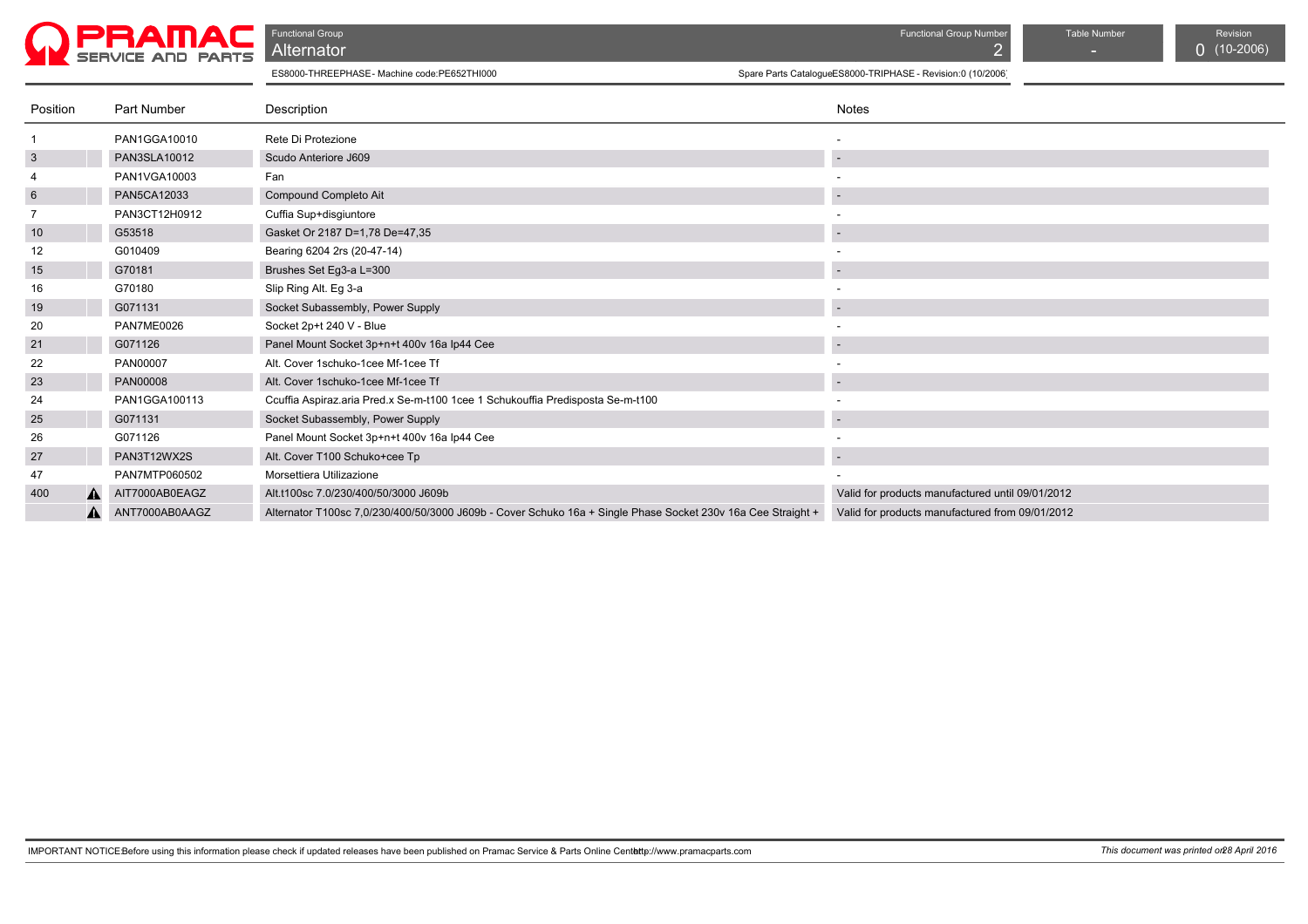